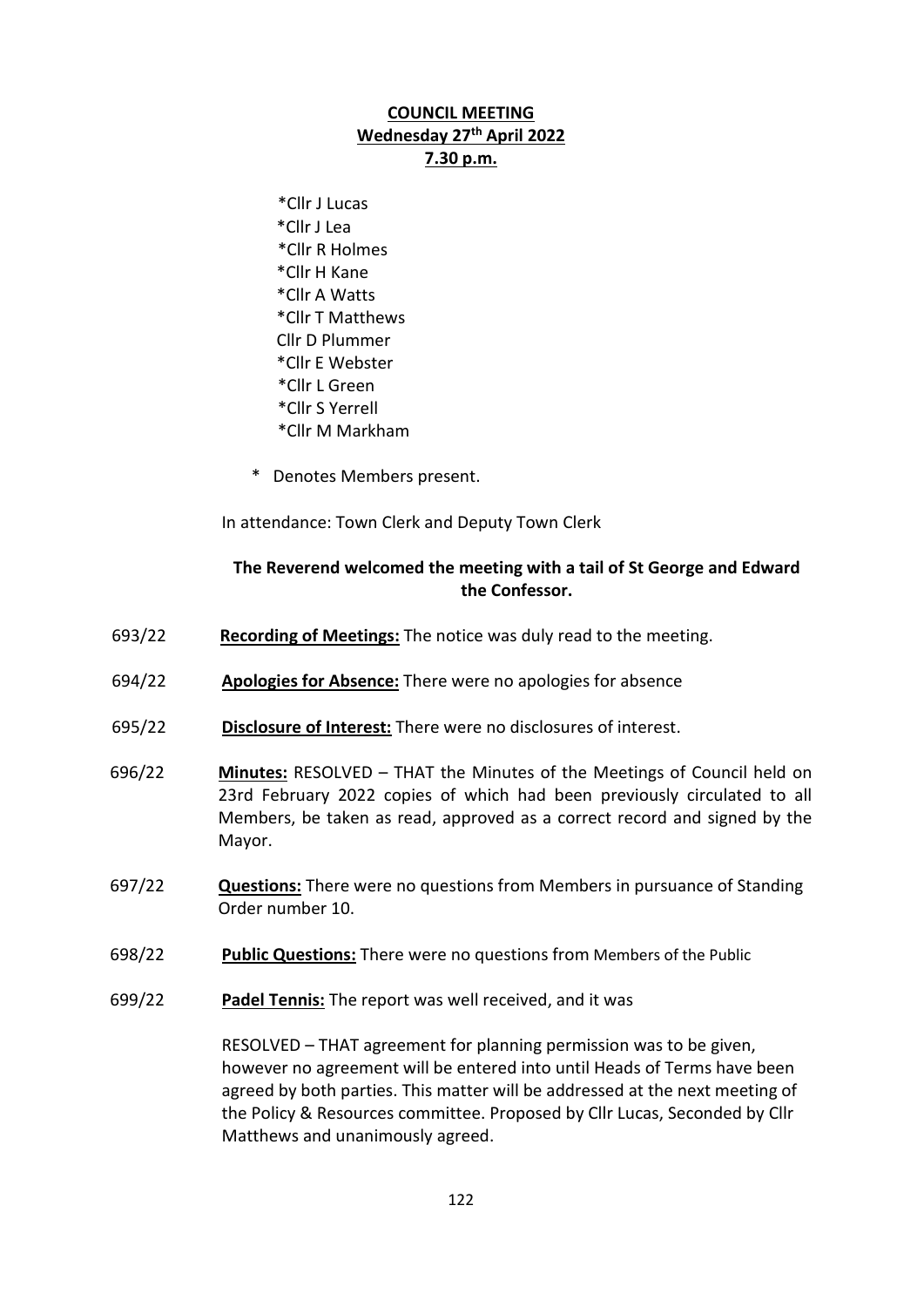#### 700/22 **Minutes and Reports:** It was moved by the Chairman en mass and

RESOLVED – that the Minutes, Resolutions, Recommendations and Observations therein below, be approved and adopted.

| Policy & Resources Committee                   | 2 <sup>nd</sup> February 2022 |
|------------------------------------------------|-------------------------------|
| Town Promotions/Festivals Subcommittee         | 9 <sup>th</sup> February 2022 |
| Planning and Licensing Subcommittee            | 9 <sup>th</sup> February 2022 |
| Development & Environment Committee            | 16th February 2022            |
| Leisure & Community Committee                  | 16th February 2022            |
| Planning and Licensing Subcommittee            | 23rd February 2022            |
| Town Promotions/Festivals Subcommittee         | 2 <sup>nd</sup> March 2022    |
| Policy & Resources Committee                   | 9 <sup>th</sup> March 2022    |
| Planning and Licensing Subcommittee            | 16 <sup>th</sup> March 2022   |
| <b>Tourist Information Centre Subcommittee</b> | 28 <sup>th</sup> March 2022   |
| Planning and Licensing Subcommittee            | 30 <sup>th</sup> March 2022   |
| Tennis Club Management Subcommittee            | 30 <sup>th</sup> March 2022   |
| Policy & Resources Committee                   | $6th$ April 2022              |
| Tennis Club Working Group Subcommittee         | 11 <sup>th</sup> April 2022   |
| Planning and Licensing Subcommittee            | 13 <sup>th</sup> April 2022   |

- 701/22 **Motions:** There were no motions.
- 702/22 **Mayor's Announcements, Correspondence and Engagements:** The Mayor announced the engagements she had attended since the last meeting of the Full Council. She also thanked all fellow councillors and officers for their support over her term as Mayor.
- 703/22 **Report of the Town Clerk:** The report was duly noted.
- 704/22 **Any Other Business:** Items to be added to the next agenda for discussion.
- 705/22 **Lighting Upgrade:** The report was duly noted, and it was

RESOLVED – THAT the proposal was agreed, and the new system will be installed.

706/22 **Exclusion of Press and Public:** It was moved by the chairman and

RESOLVED – THAT in view of the confidential nature of the business to be transacted and listed below, it is advisable in the public interest that the press and public be temporarily excluded, and they are instructed to withdraw facilitates a more appropriate community use.